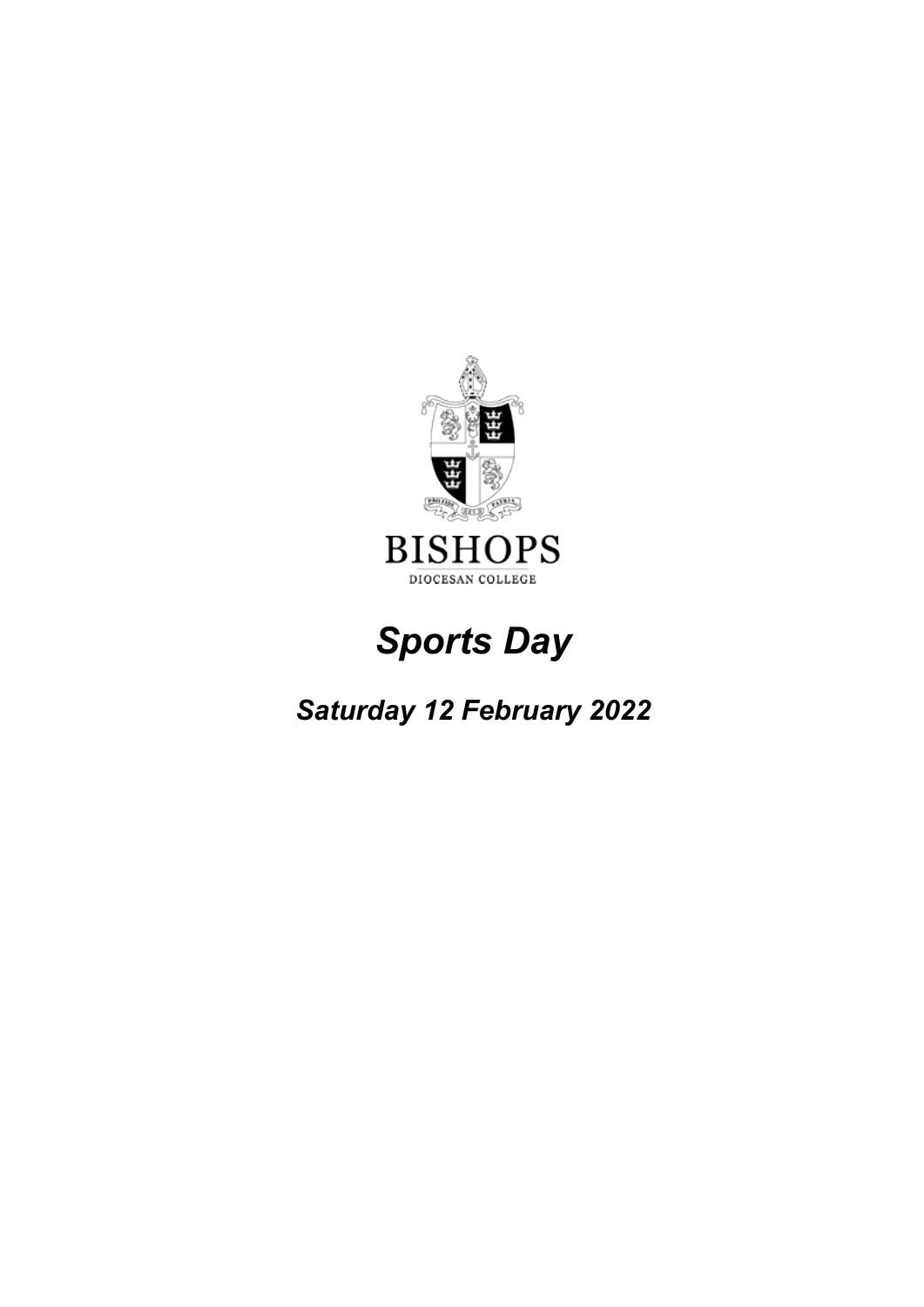\* \* \* \*

# **Visitors are invited to tea in/next to the Rick Skeeles Pavilion between 10:10 and 10:55**

**\* \* \* \***

**12:30: Presentation of Floating Trophies**

**\* \* \* \***

**The Quadrangular Meeting between Bishops / Rondebosch / SACS / Wynberg Boys will take place at Rondebosch starting at 14:00 on the 23rd of February**

\* \* \* \*

*All results and photographs can be viewed online at:* <https://college.bishops.org.za/SportsDay/Events.aspx>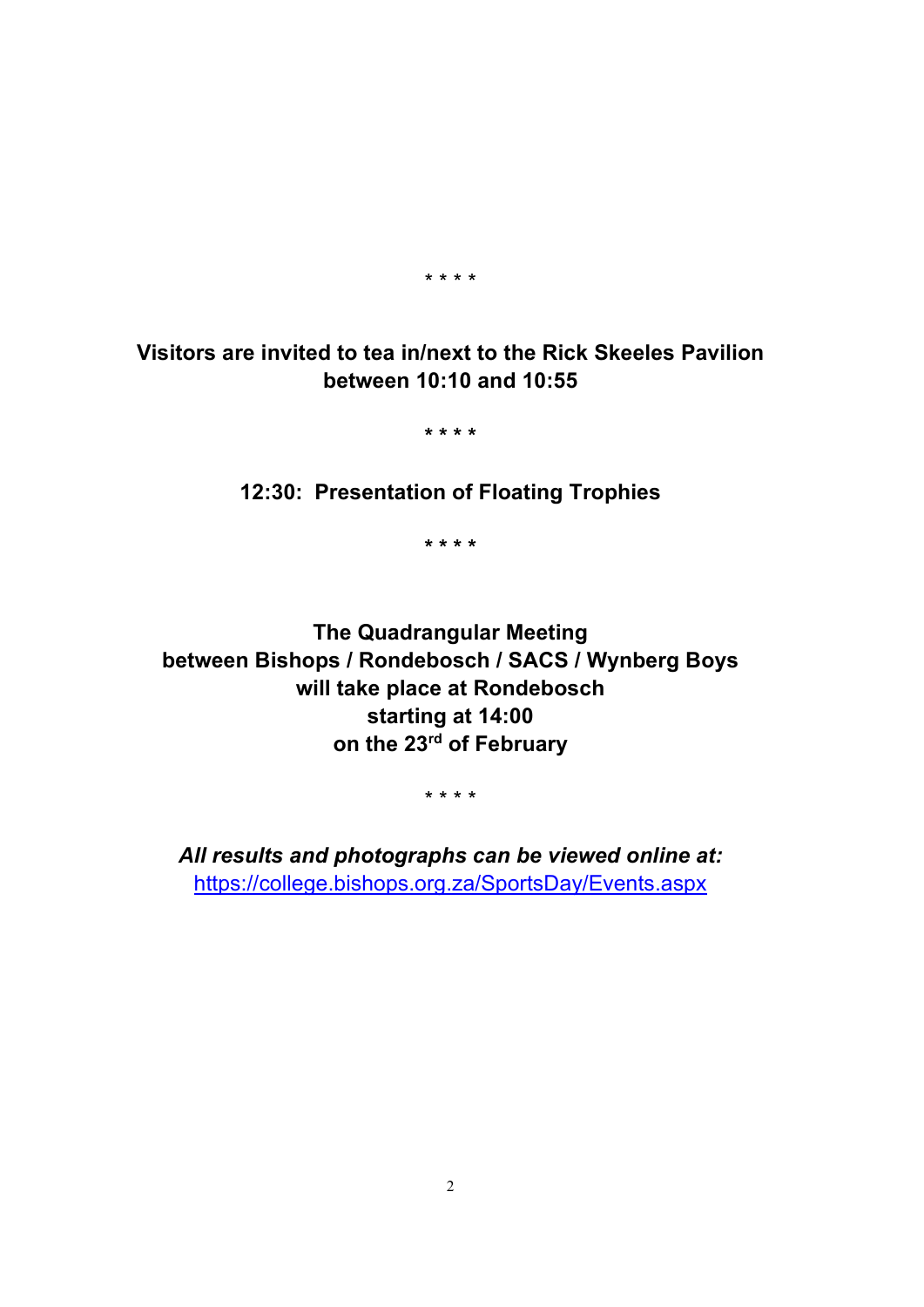#### **1 08:00 u14 800 Metres (2 min 10,0 sec O. Stewart 2015)**

Nicholas Axten (K); Noah Coleman (G); Luc Dicey (F); Stuart Hudson (B); Joe Lanning (K); Michael Mafunda (O); Chris Mclagan (O); Jayden Moon (K); Matthew Ramsay (O); Alex Vintcent (F); Ashton Wyatt (O);

#### **2 08:00 u15 High Jump (1,80m M. Nel 2004)**

Jaden Bosch (B); Elijah Fisher (B); Connor Fletcher (O); Troy Geyer (S); Christian Gloyne (G); Rynard Gordon (W); Benjamin Koenig (K); Ben Myburgh (S); Rowan Piorkowski (M); Yazeed Salaam (S);

#### **3 08:00 u16 Javelin (52,87m S. Boome 1991)**

Aza Gabada (F); James Gibbs (F); Toran Head (F); Riley Hendricks (G); Michael Kotze (O); Luan Krige (M); Arran Muir (O); Alexander Smith (M);

#### **4 08:05 u15 800 Metres (2 min 8,0 sec O. Stewart 2016)**

Edward Cruise (G); Sam Dalley (O); Conor Day (K); Rieko Kidha (W); Joshua Macdonald (W); Max Marr (S); Singa Mayoyo (F); Joe Phillipson (B); Joseph Raphaely (K); Sebastian Von Bormann (O);

#### **5 08:10 u16 800 Metres (2 min 3,1 sec A. Boyd 1995)**

Nic Caldwell (K); Luan Krige (M); Joseph Lappin (G); James Le Feuvre (O); Tiaan Louw (G); Cameron Moon (K); Nic Perez (G); Reece Quin (G); Landa Tsobo (W); Robert Veldtman (B);

#### **6 08:15 u19 800 Metres (1 min 57,9 sec C. Cotchobos 2015)**

Michael Beaumont (S); Sam Berrisford (G); Ben Derman (G); Callum Jenman (G); Abdul Kareem Kerbelker (M); Malick Majiet (K); Christopher Siebert (S); Connor Todd (F); Erik Todd (G); Ilyaas Van Graan (G);

#### **7 08:15 u15 Shot Put (14,59m L. Da Graca 2012)**

Elijah Bouwers (K); Adam Diggle (W); Christopher Du Toit (M); Noah Edmunds (O); Connor Fletcher (O); Rieko Kidha (W); Andrew Levett (G); Ben Myburgh (S); Jaan Rinquest (G); Khumo Sontange (F); Daniel Von der Heyden  $(W)$ :

#### **8 08:15 u15 Long Jump (6,03m R. Martin 2019)**

Noah Edmunds (O); Rynard Gordon (W); Alex Laspatzis (S); Lilitha Mavume (S); Singa Mayoyo (F); Yazeed Salaam (S); Daniel Von der Heyden (W); Fouke Wagener (K);

#### **9 08:15 u14 Discus (35,26m A. Gadaba 2020)**

Matt Fenn (G); Murray Finch (K); Jack Hibling (O); Thaafier Japtha (M); Joey Lwande (W); Naethan Mol (K); Noah Souter (B); Alex Vintcent (F);

#### **10 08:35 u14 100 Metres (11,2 sec R. Jeftha 2002)**

Gordon Alexander (S); Waco Bassick (S); Nic Deckenbrock (W); Emihle Magadla (G); Miyolo Ngculu (F); Noah Souter (B); Thomas Strijp (O); Tristan Thirion (M);

#### **11 08:40 u16 100 Metres (11,2 sec R. Jeftha 2004)**

Andrew Betty (B); Sihle Dyosi (W); Wa-keem Fortuin (W); Mu'aath Ganief (K); Ammaar Laatoe (F); Lucca Mynhardt (F); La-Rohn Opperman (B); Justin Pillay (G);

#### **12 08:45 u15 100 Metres (11,1 sec R. Jeftha 2003)**

Muhammad-Zayd Bhorey (B); Adam Diggle (W); Noah Edmunds (O); Connor Fletcher (O); Benjamin Koenig (K); Ben Myburgh (S); Thato Oliphant (W); Daniel Von der Heyden (W);

#### **13 08:50 u19 100 Metres (10,8 sec J. de Wet 1996)**

Cole Crawford (B); Shariq Davids (W); Rupert Holmes (F); Dylan Krause (G); Storm Lanfear (G); Ross Martin (S); Gilermo Mentoe (S); Wayden Moses (F); Daniel Neuhoff (K);

#### **14 09:00 u14 Long Jump (5,87m G. Mentoe 2019)**

Gordon Alexander (S); Louis De Waal (F); Luc Dicey (F); Joe Lanning (K); Litha Mbiko (W); Harry Morgan (W); Lulibo Nyawula (F); Noah Souter (B); Tristan Thirion (M);

#### **15 09:00 u19 Javelin (59,20m S. Boome 1992)**

Sebastian Attwood (O); Kyle Bastick (M); Max Cary (F); Adam De Waal (F); Robbie Dicey (F); James Flint (K); Bryce Herbert (B); Kaspar Holm (S); Werner Koster (F); Max Olbrich (G);

#### **16 09:05 u15 Discus (43,52m M. Ledwidge 2002)**

John Bales (K); Cody Cedras (K); Christopher Du Toit (M); Michael James (S); Finn Moller (B); Ben Myburgh (S); Sam Purchase (W); Jaan Rinquest (G); Samuel Stavely-Alexander (O); Daniel van den Heever (K);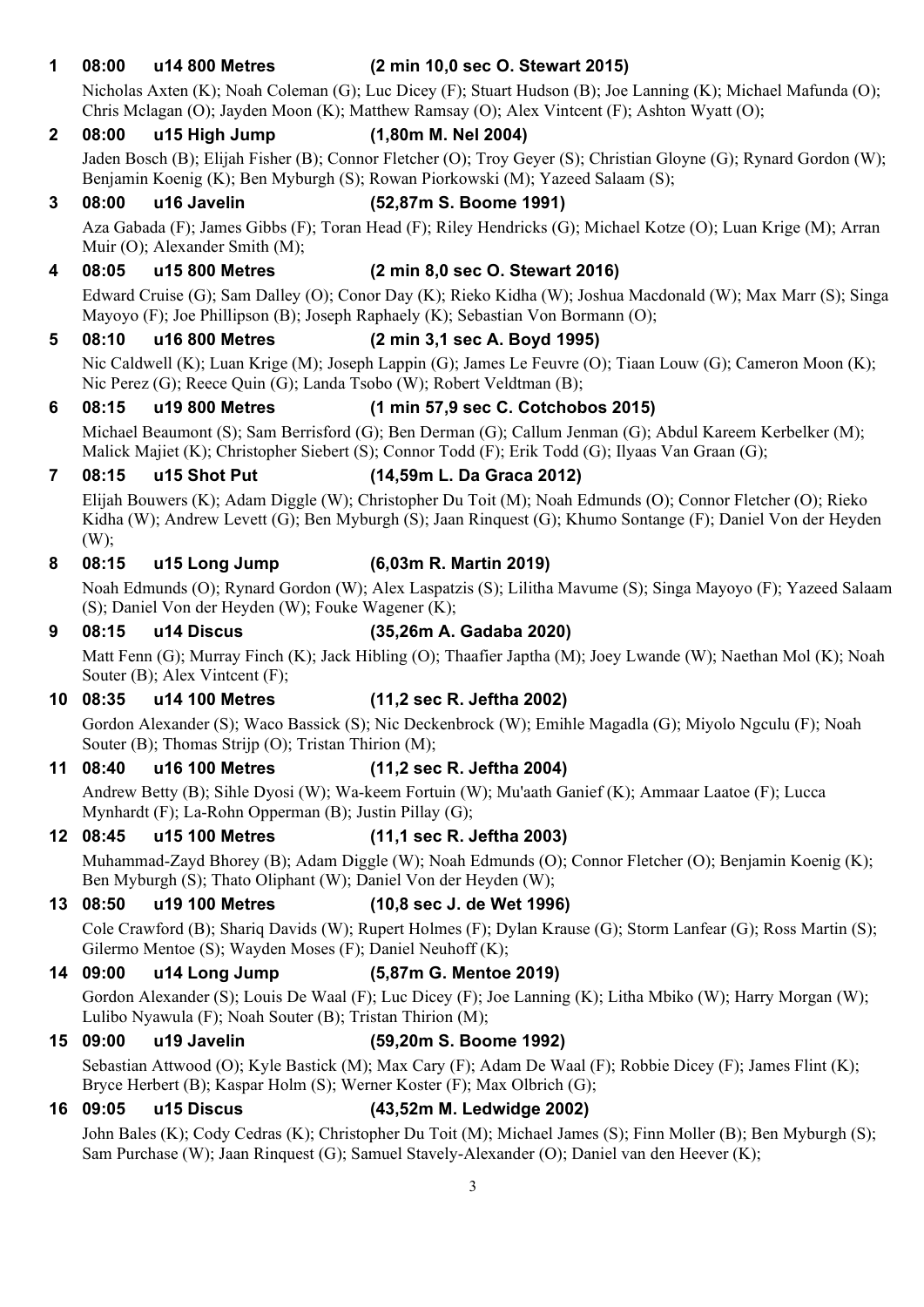#### **17 09:05 u16 Shot Put (13,99m J. Cockburn 2006)**

Matt Coetzee (B); Louis Du Preez (B); Bradley Lowndes (W); Cameron Moon (K); Jake Skillicorn (O); Alexander Smith (M); Ross Stewart (F); Thomas Truter (W); Ross Walker (K);

#### **18 09:05 u14 400 Metres (52,8 sec R. Jeftha 2002)**

Gordon Alexander (S); Nicholas Axten (K); Waco Bassick (S); Sebastian Cudmore (M); James Malan (O); Chris Mclagan (O); Jono Parent (F); Thomas Strijp (O);

### **19 09:10 u15 400 Metres (53,1 sec R. Jeftha 2003)**

Conor Day (K); Rynard Gordon (W); Cameron Joubert (G); Benjamin Koenig (K); Gabriel Lind (O); Singa Mayoyo (F); Ben Myburgh (S); David Tripe (O);

#### **20 09:15 u16 400 Metres (51,0 sec R. Jeftha 2004)**

Lihlumelo Daweti (S); Mu'aath Ganief (K); Luan Krige (M); James Le Feuvre (O); Bafokeng Lehloenya (O); Thomas Malan (O); Niklas Mason (K); Reece Quin (G);

#### **21 09:20 u19 400 Metres (50,0 sec K. Hearn 2002)**

Lutho Cutshwa (W); Iviwe Dadamasi (W); Robbie Dicey (F); Bradley Du Toit (M); Callum Jenman (G); Dylan Krause (G); Storm Lanfear (G); Ross Martin (S); Zuhayr Mohamood (O);

#### **22 09:35 u16 High Jump (1,87m S. Symington 1977)**

Jamie Bailey (W); James de Jager (S); Bohlale Koela (B); Bafokeng Lehloenya (O); Thomas Malan (O); Sebastian McAdam (G); Alexander Newton (B); Alexander Smith (M); Oscar Todd (G); Thomas Truter (W);

#### **23 09:40 u14 80 Metres Hurdles (11,8 sec R. Jeftha 2002)**

Bradley Christian (K); Dan Coetzee (B); Matthew Edwards (G); Joe Lanning (K); Naethan Mol (K); Danny Newton (B); Miyolo Ngculu (F); Reve Tuscher (M);

#### **24 09:45 u19 Long Jump (6,68m V. Staegmann 1950)**

Jared Chu (M); Shariq Davids (W); Bradley Du Toit (M); Zimvo Joxo (M); Dylan Krause (G); Matthew Malan (O); Gilermo Mentoe (S); Daniel Neuhoff (K); Max Olbrich (G);

#### **25 09:45 u14 High Jump (1,69m A. Newtown 2020, S. Hartzenberg 2017)**

Gordon Alexander (S); Jack Baptista-Horne (M); Waco Bassick (S); Louis De Waal (F); Theodore Forsyth (K); Oliver French (M); Reza Levy (G); Danny Newton (B); Lulibo Nyawula (F); Tristan Thirion (M); Andy Ward (B);

#### **26 09:50 u15 100 Metres Hurdles (14,6 sec M. Hamutenya 2008)**

Jaden Bosch (B); Noah Edmunds (O); Elijah Fisher (B); Deen Fortune (K); Caleb Frost (S); Rowan Piorkowski (M); Yazeed Salaam (S); Ryan Webb (B);

#### **27 09:55 u19 Discus (50,49m C. Hayward 1977)**

James Boustead (F); Adam De Waal (F); Bryce Herbert (B); Kaspar Holm (S); Werner Koster (F); Aidan Norris (M); Liam Rogers (G); Onwa Roji (S);

#### **28 09:55 u16 100 Metres Hurdles (13,6 sec U. Jacobs 2008)**

Mu'aath Ganief (K); Luke Johnstone (S); Ammaar Laatoe (F); Michael Lawson (G); Tiaan Louw (G); Thomas Malan (O); Lucca Mynhardt (F); Alexander Newton (B);

#### **29 10:05 u19 110 Metres Hurdles (15,1 sec M. Grey 1997)**

Shaywan Blankenberg (W); Adam De Waal (F); Murrough Epstein (G); Mogammad Yusuf Johaar (B); Zimvo Joxo (M); Ntemi Kidha (W); Tapiwa Nkumanda (F); Max Olbrich (G);

#### **30 10:05 u14 Shot Put (12.74m J. Morris 2008)**

Dan Coetzee (B); Ben Davidson (O); Matt Fenn (G); Kayden Francke (S); Jack Hibling (O); Thaafier Japtha (M); Danny Newton (B); Noah Souter (B); Alex Vintcent (F);

#### **31 10:10 u15 Javelin (44,68m W. Gresse 2006)**

Farhaan Barendse (K); Dominic Buswell (O); Cody Cedras (K); Adam Diggle (W); Sebastian du Toit (S); Christopher Du Toit (M); Andrew Levett (G); Ben Myburgh (S); James Serrurier (W); Samuel Stavely-Alexander (O); Fouke Wagener (K);

#### **32 10:45 u16 Discus (51,65m C. Hayward 1976)**

Ben Anderson (M); Nicholas Basson (K); Aza Gabada (F); Nic Hatty (K); Michael Kotze (O); Lukholo Sidina (F); Jake Skillicorn (O); Albert Steyn (G); Ross Walker (K);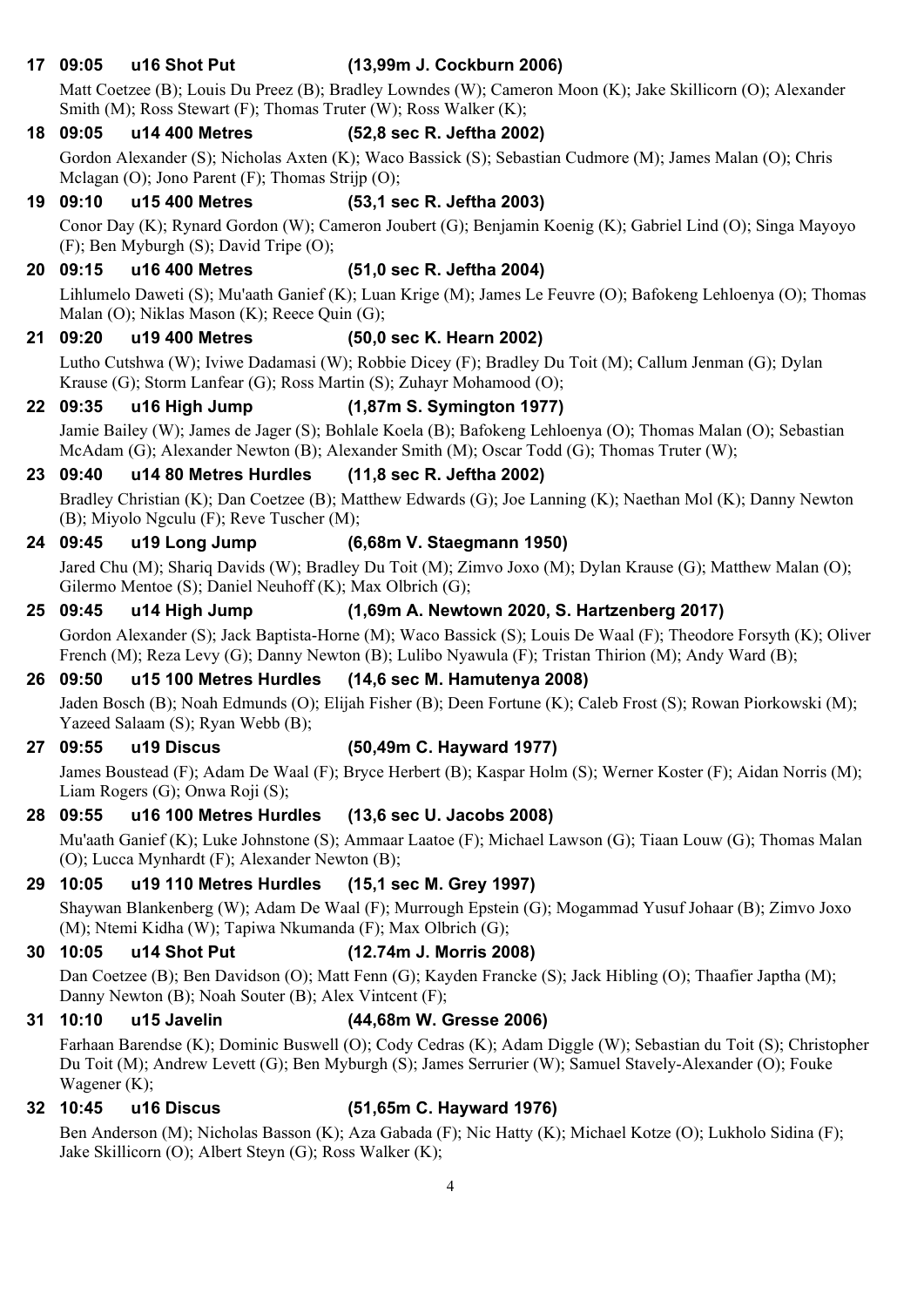**33 10:45 u14 200 Metres (23,3 sec R. Jeftha 2002)**

Gordon Alexander (S); Nic Deckenbrock (W); Joshua Huntingford (G); Danny Newton (B); Miyolo Ngculu (F); Keegan Rinquest (O); Thomas Strijp (O); Tristan Thirion (M);

### **34 10:50 u15 200 Metres (22,6 sec R. Jeftha 2003)**

Muhammad-Zayd Bhorey (B); Jaden Bosch (B); Benjamin Koenig (K); Alex Laspatzis (S); Singa Mayoyo (F); Luke Miller (W); Thato Oliphant (W); Daniel Von der Heyden (W);

**35 10:55 u16 200 Metres (22,6 sec R. Jeftha 2004)**

Andrew Betty (B); Adam Constant (O); Sihle Dyosi (W); Mu'aath Ganief (K); Luke Johnstone (S); James Kotze (B); Ammaar Laatoe (F); Lucca Mynhardt (F);

# **36 11:00 u19 200 Metres (22,5 sec K. Hearn 2001, M. Christians 2004, M. Christians 2005)**

Shariq Davids (W); Rupert Holmes (F); Zimvo Joxo (M); Dylan Krause (G); Storm Lanfear (G); Gilermo Mentoe (S); Daniel Neuhoff (K);

# **37 11:05 u19 High Jump (1,93m C. Wilson 1982)**

Kieran Brand (O); Adam De Waal (F); Matthew Forsyth (K); Zimvo Joxo (M); James Raubenheimer (O); Christopher Siebert (S); Timothy Walsh (M); Ben Wells (W);

# **38 11:15 u19 Shot Put (14,58m M. Neill 1983)**

Ismail Bhorat (G); Luca Broggian (K); Kaspar Holm (S); Werner Koster (F); Ferris Moser (O); Aidan Norris (M); Alessandro Papa (F); Michael Richardson (M); Liam Rogers (G); Bruce Sherwood (F); David Wharton-Hood (F);

# **39 11:20 u16 Long Jump (6,28m M. Nel 2005 )**

Jordan De Sousa (G); Mathew Fisher (B); Wa-keem Fortuin (W); Luke Johnstone (S); Bohlale Koela (B); Ammaar Laatoe (F); Bafokeng Lehloenya (O); Lucca Mynhardt (F); Aiden Neutt (S); Alexander Newton (B);

# **40 11:20 u15 1500 Metres (4 min 23,5 sec O. Stewart 2016)**

Jack Breslin (B); Noah Coleman (G); Sam Dalley (O); Joshua Macdonald (W); Max Marr (S); Chris Mclagan (O); Joe Phillipson (B); Joseph Raphaely (K); John van der Watt (K); Sebastian Von Bormann (O); Ashton Wyatt (O);

# **41 11:30 u16 1500 Metres (4 min 16,3 sec O. Stewart 2017)**

Nic Caldwell (K); Michael Kotze (O); Joseph Lappin (G); Cameron Moon (K); Bryn Parry (O); Nic Perez (G); Reece Quin (G); Landa Tsobo (W); Carl Van Wyngaarden (W); Robert Veldtman (B);

# **42 11:40 u19 1500 Metres (4 min 9,6 sec E. Ayyoub 2020)**

Sam Berrisford (G); Ben Derman (G); Abdul Kareem Kerbelker (M); Adam Lewis (G); Malick Majiet (K); Thomas Maurel (B); Abel Mokwena (W); Dylan Todd (F); Erik Todd (G); Ilyaas Van Graan (G); Tim Van Heerden (O); Luke van Wyk (K);

# **43 12:00 u14 Relay (51,2 sec Birt 2002)**

BIRT BIRT (B); FOUNDERS FOUNDERS (F); GRAY GRAY (G); KIDD KIDD (K); MALLETT MALLETT (M); OGILVIE OGILVIE (O); SCHOOL SCHOOL (S); WHITE WHITE (W);

# **44 12:05 u16 Relay (47.2 sec Mallett 2007)**

BIRT BIRT (B); FOUNDERS FOUNDERS (F); GRAY GRAY (G); KIDD KIDD (K); MALLETT MALLETT (M); OGILVIE OGILVIE (O); SCHOOL SCHOOL (S); WHITE WHITE (W);

# **45 12:10 u19 Relay (45,4 sec School 2020)**

BIRT BIRT (B); FOUNDERS FOUNDERS (F); GRAY GRAY (G); KIDD KIDD (K); MALLETT MALLETT (M); OGILVIE OGILVIE (O); SCHOOL SCHOOL (S); WHITE WHITE (W);

# **100 12:30 All Prize Giving**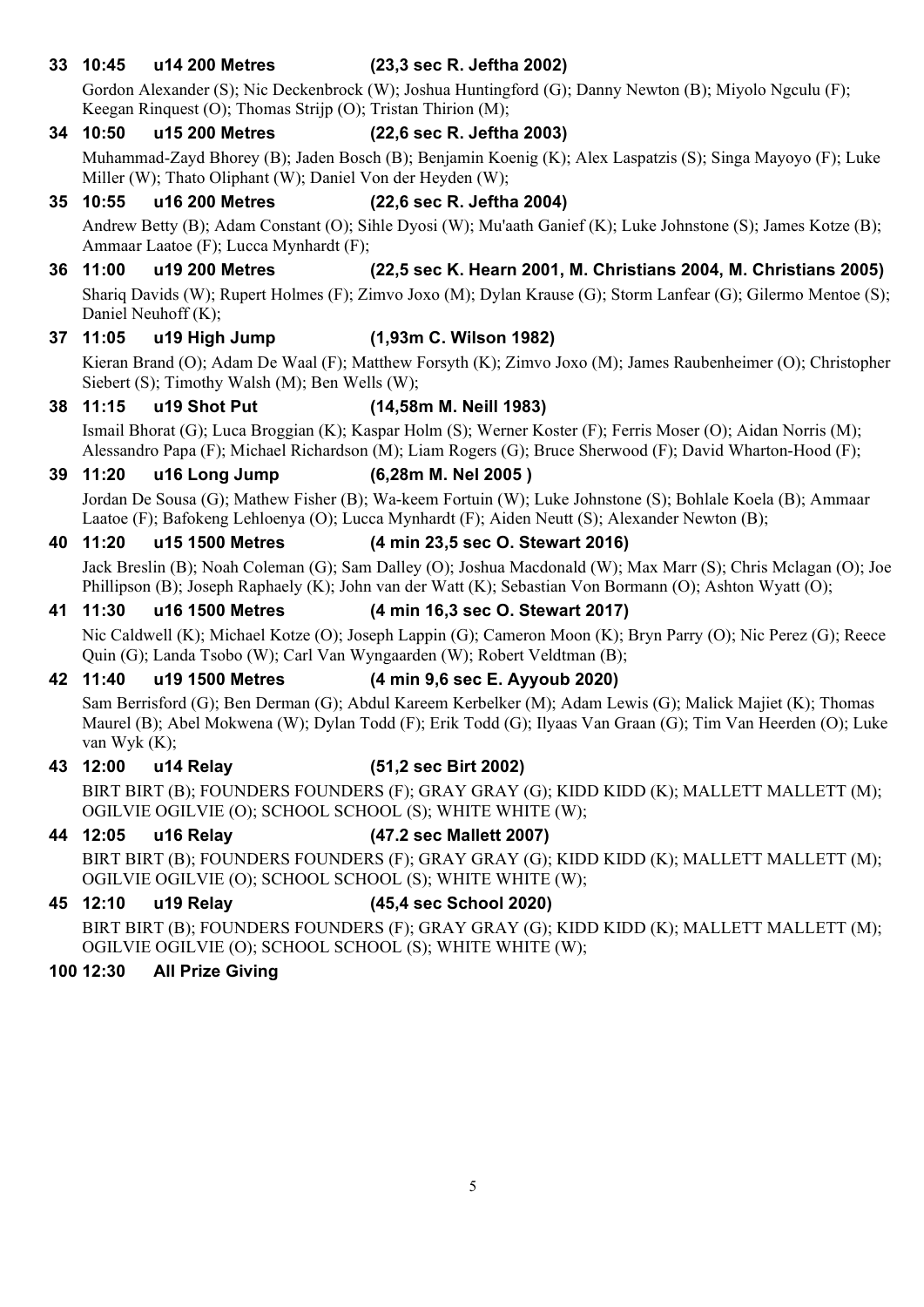#### **BISHOPS ALL-TIME BEST PERFORMANCES**

#### *Under 19*

| 100m<br>200m<br>400m<br>800m<br>1500m<br>3000m<br>100m Hurdles<br>110m Hurdles<br>1500m Walk<br>Shot Put<br><b>Discus</b><br>Javelin<br>High Jump<br>Long Jump<br>Relay | 10,56<br>21,4<br>48.22<br>1:55,8<br>3:58,36<br>8:19,5<br>13,4<br>15,0<br>6:42,6<br>15.51<br>51.5<br>59.2<br>1.95<br>7.12<br>44,1 | U. Jacobs<br>K. Hearn<br>K. Hearn<br>A. Boyd<br>O. Stewart<br>H. Craqa<br>C. Breen<br>W. Esau<br>P. Baker<br>M. Neill<br>C. Hayward<br>S. Boome<br>C. Wilson<br>A. Sylvester<br><b>Bishops Team</b> | 2010<br>2002<br>2002<br>1997<br>2019<br>1986<br>1965<br>2004<br>1991<br>1983<br>1977<br>1992<br>1981<br>1991<br>1988 | <b>WP Champs</b><br>SA Champs<br>SA Champs<br><b>WP Champs</b><br>SA Champs<br>Final trials WP team<br>SA Junior Champs<br><b>Triangular Sports</b><br><b>Heats Week</b><br><b>Triangular Sports</b><br>SA Jnr Champs (Potch)<br>Sports Day<br><b>WP Junior Champs</b><br>Peninsula Champs<br><b>Triangular Sports</b> |
|-------------------------------------------------------------------------------------------------------------------------------------------------------------------------|----------------------------------------------------------------------------------------------------------------------------------|-----------------------------------------------------------------------------------------------------------------------------------------------------------------------------------------------------|----------------------------------------------------------------------------------------------------------------------|------------------------------------------------------------------------------------------------------------------------------------------------------------------------------------------------------------------------------------------------------------------------------------------------------------------------|
| <b>Under 16</b>                                                                                                                                                         |                                                                                                                                  |                                                                                                                                                                                                     |                                                                                                                      |                                                                                                                                                                                                                                                                                                                        |
| 100m<br>200 <sub>m</sub><br>400m<br>800m<br>1500m<br>100m Hurdles<br>Shot Put<br><b>Discus</b><br>Javelin<br>High Jump<br>Long Jump<br>Relay                            | 11,1<br>22,1<br>51,0<br>2:02,5<br>4:12,1<br>13,5<br>13.59<br>51.65<br>54.06<br>1.87<br>6.48<br>45,6                              | J. de Wet<br>J. de Wet<br>R. Jeftha<br>J. Fenn<br>D. Peacock<br>C. Breen<br>A. Lanning<br>C. Hayward<br>J. Edwards<br>S. Symington<br><b>B.</b> Kalil<br><b>Bishops Team</b>                        | 1994<br>1994<br>2004<br>1988<br>1984<br>1964<br>1987<br>1976<br>1993<br>1977<br>1987<br>1987                         | <b>Triangular Sports</b><br>Sports Day<br>Sports Day<br><b>Collison Cup</b><br>Peninsula Schl Champs<br>Peninsula Schl Champs<br>SACS 1-Hour meeting<br>Sports Day<br>Peninsula Schl Champs<br>Sports Day<br><b>WP Champs</b><br><b>Triangular Sports</b>                                                              |
| <b>Under 15</b>                                                                                                                                                         |                                                                                                                                  |                                                                                                                                                                                                     |                                                                                                                      |                                                                                                                                                                                                                                                                                                                        |
| 100m<br>200m<br>400m<br>800m<br>1500m<br>100m Hurdles<br>Shot Put<br><b>Discus</b><br>Javelin<br>High Jump<br>Long Jump<br>Relay                                        | 10,7<br>22,6<br>51.8<br>2:01,1<br>4:11,44<br>13.32<br>14,07<br>45,53<br>44.68<br>1,81<br>6,43<br>47,0                            | R. Jeftha<br>R. Jeftha<br>P. Todd<br>O. Stewart<br>O. Stewart<br>Z. Prins<br>M. Ledwidge<br>M. Ledwidge<br>W. Gresse<br>M. Nel<br><b>B.</b> Kalil<br><b>Bishops Team</b>                            | 2003<br>2003<br>1984<br>2016<br>2016<br>2005<br>2002<br>2002<br>2006<br>2004<br>1986<br>1984                         | <b>Bellville Open Meeting</b><br>Sports Day<br>Flip Nel Intrsch Champs<br>Triangular<br>Drakenstein Summer League<br><b>SA Champs</b><br>Sports Day<br>Heats<br>Sports Day<br>Heats<br>Peninsula Schools<br><b>WP Junior Champs</b>                                                                                    |
| <b>Under 14</b>                                                                                                                                                         |                                                                                                                                  |                                                                                                                                                                                                     |                                                                                                                      |                                                                                                                                                                                                                                                                                                                        |
| 100m<br>200m<br>400m<br>800m<br>80m Hurdles<br>Shot Put<br><b>Discus</b><br>High Jump<br>Long Jump<br>Relay                                                             | 11,2<br>22,18<br>49,69<br>2:04,1<br>11,6<br>12.9<br>38,85<br>1,71<br>5,78<br>49,2                                                | R. Jeftha<br>R. Jeftha<br>R. Jeftha<br>O. Stewart<br>J. Rumbelow<br>R. le Roux<br>G. Steen<br>P. Todd<br>A. Isaacs<br>L. Eksteen<br><b>Bishops Team</b>                                             | 2002<br>2002<br>2002<br>2015<br>1983<br>2002<br>2001<br>1983<br>1986<br>2008<br>1983                                 | Sports Day<br><b>Bellville Open Meeting</b><br><b>Bellville Open Meeting</b><br><b>SACS Spring Meeting</b><br><b>WP Junior Champs</b><br>Friday League<br>Zone Meeting<br>Decathlon<br>Sports Day<br><b>WP Junior Champs</b>                                                                                           |